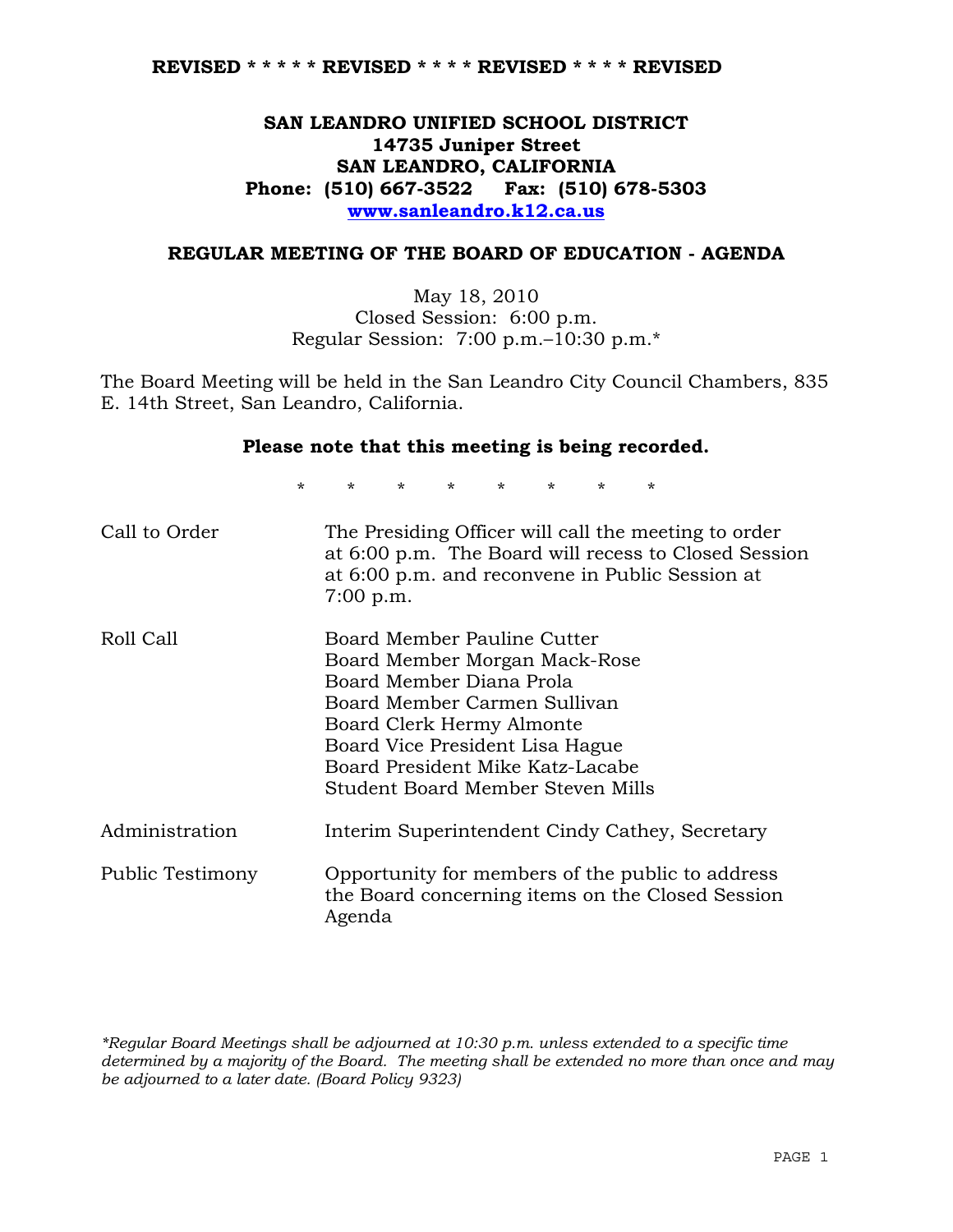Prior to the Public Session, the Board will meet in Closed Session pursuant to Government Code Sections 54957, 54957.6, 54956.9(b), 54956.8, and 54956.9.

- a) Public Employee Performance Evaluation, Title: Interim Superintendent
- b) Public Employee Discipline/Dismissal/Release/Hiring
- c) Conference with Labor Negotiator

Unrepresented Employees:

- Interim Superintendent
- Interim Assistant Superintendent of Educational Services
- Assistant Superintendent of Business Services
- d) Conference with Legal Counsel Anticipated Litigation Significant exposure to litigation
- e) Conference with Real Property Negotiator Property(ies)
- f) Conference with Legal Counsel Existing Litigation

| Report Closed<br>Session Action | Motion __________ Second __________ Vote ________     |                                                                                                                                                                                                                                                                                                                                                                                                                                                                                                                                                                                                                                                                                                                                                                                                                                                                                                                                                                                                                        |
|---------------------------------|-------------------------------------------------------|------------------------------------------------------------------------------------------------------------------------------------------------------------------------------------------------------------------------------------------------------------------------------------------------------------------------------------------------------------------------------------------------------------------------------------------------------------------------------------------------------------------------------------------------------------------------------------------------------------------------------------------------------------------------------------------------------------------------------------------------------------------------------------------------------------------------------------------------------------------------------------------------------------------------------------------------------------------------------------------------------------------------|
| Pledge of Allegiance            |                                                       |                                                                                                                                                                                                                                                                                                                                                                                                                                                                                                                                                                                                                                                                                                                                                                                                                                                                                                                                                                                                                        |
| Approve Agenda                  |                                                       | Approve the Regular Meeting Agenda of May 18, 2010                                                                                                                                                                                                                                                                                                                                                                                                                                                                                                                                                                                                                                                                                                                                                                                                                                                                                                                                                                     |
|                                 | Motion ___________ Second ____________ Vote _________ |                                                                                                                                                                                                                                                                                                                                                                                                                                                                                                                                                                                                                                                                                                                                                                                                                                                                                                                                                                                                                        |
| Legal Statement                 | 54954.2(a)                                            | Members of the audience who wish to address the<br>Board are asked to complete the yellow card available at<br>the entrance and submit it to the Board's Administrative<br>Assistant. Speakers who have completed the card will be<br>called when the item is reached on the agenda or, for<br>non-agenda items, during the Public Testimony. Cards<br>are to be turned in before the item is reached on the<br>agenda. Please note that this meeting is being recorded.<br>State law prohibits the Board of Education from taking<br>any action on or discussing items that are not on the<br>posted agenda except to A) briefly respond to statements<br>made or questions posed by the public in attendance; B)<br>ask questions for clarification; C) provide a reference to a<br>staff member or other resource for factual information in<br>response to the inquiry; or D) ask a staff member to<br>report back on the matter at the next meeting and/or put<br>it on a future agenda. (Government Code Section |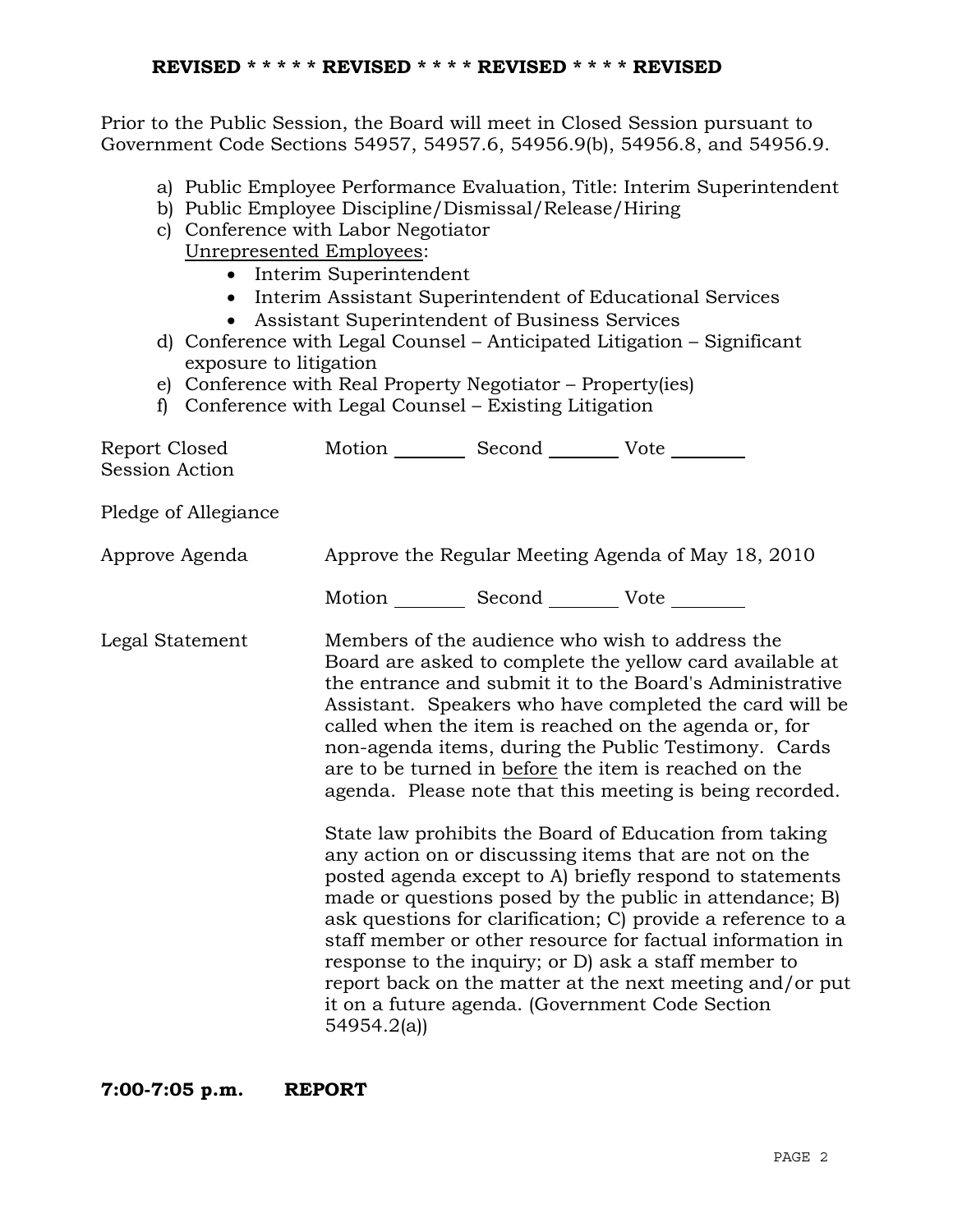Parks & Recreation Commission Report: Juan Manuel Martinez, San Leandro Unified School District Representative

## **PRESENTATIONS**

**7:05-7:20 p.m.** \* San Leandro Unified School District Mid-Alameda County Special Education Local Plan Area (MACSELPA) "Excellence in Special Education Award" Recipients

> Certificates of Commendation will be presented to the recipients of the Mid-Alameda County Special Education Local Plan Area (MACSELPA) Community Advisory Committee's "Excellence in Special Education Award" for their dedicated, compassionate, and outstanding service to the Special Education students in San Leandro:

- Julie Avilla, Special Day Class Teacher, Madison Elementary
- Carol Delton, Speech Teacher, San Leandro High School
- Terrilynn Haggins-Bassett, Special Day Class Teacher, Garfield Elementary School
- Elaine Tango, Special Day Class Teacher, Muir Middle School
- \* California State Distribution Education Clubs of American (DECA) Student Recognition

 Certificates of Commendation will be presented to the winners of the California State Distribution Education Clubs of America (DECA) Conference, March 11-14, 2010:

Eden Area Regional Occupational Programs (EAROP) Marketing Education and Academy for Business and Finance

Financial Operation Research Event

• Wendy Ngu

Business Operation Research Event

- Jose Robels
- Christine Hererra
- **7:20-7:45 p.m.** \* Social Justice Academy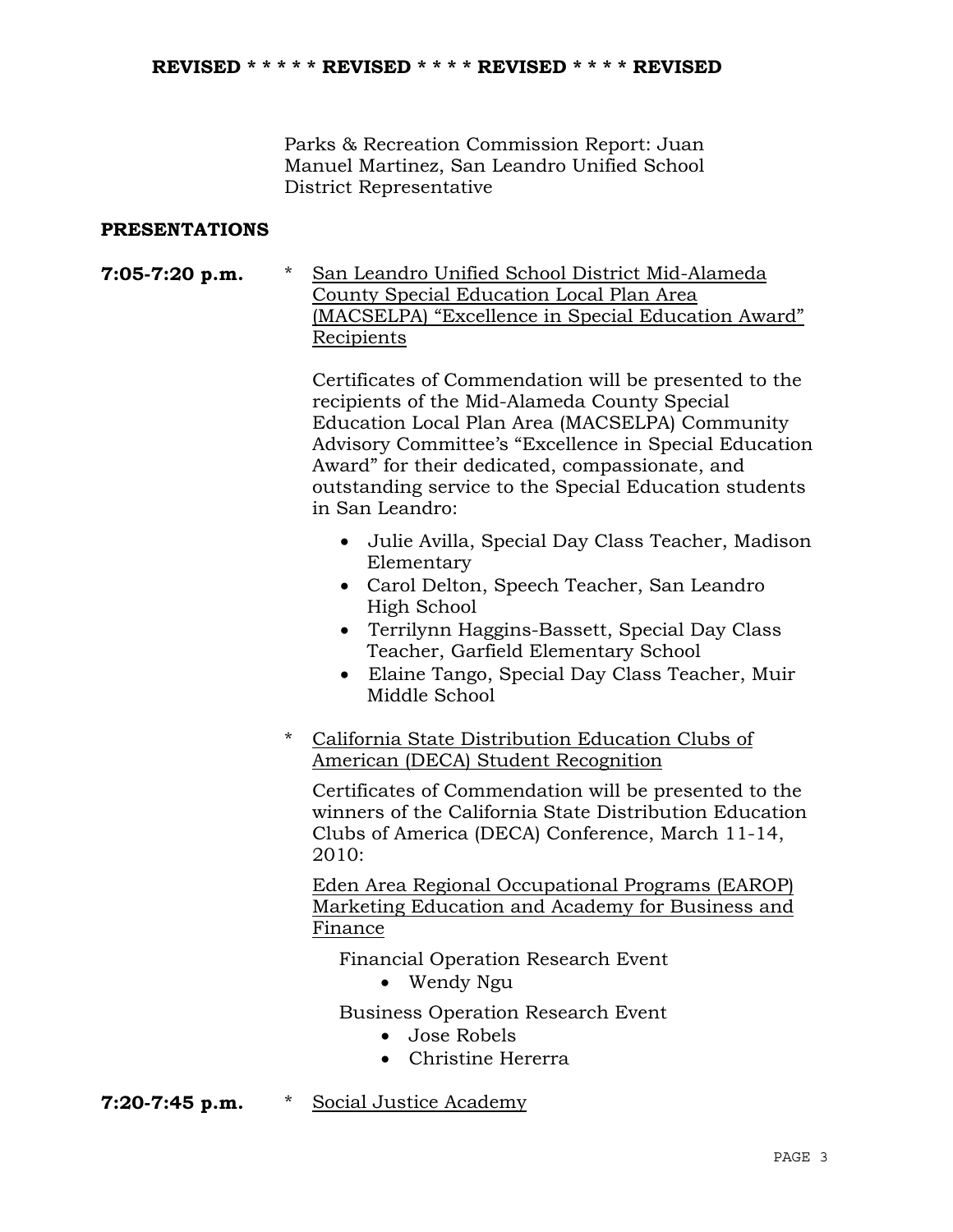Seniors from the San Leandro High School Social Justice Academy are required to complete a Senior Project as part of their course work. Two seniors will present their research and suggestions for change.

- Courtneigh Sullivan: PowerPoint on Local Government
- Carrin Marquez: Video on Ethnic Studies Course
- **7:45-8:00 p.m.** \* High Expectations Parent Education Program

 Teneh Weller, several participating parents, and principals Victoria Forrester and Ruben Aurelio, will provide the Board of Education with highlights and summary information related to the elementary High Expectations Program. The program consisted of a series of nine parent education workshops designed to empower parents to actively participate in their child's education.

**8:00-8:15 p.m.** \* Program Improvement Local Education Agency Plan (LEAP) Addendum Status Report

> Staff from Educational Services will provide the Board of Education with a progress report related to implementation of the Program Improvement Local Educational Plan Addendum approved by the Board of Education on January 12, 2010. The presentation will include an update on our high priority areas, programmatic improvements, share measurable goals and outcomes, and look ahead toward 2010-11 implementation.

# **8:15-8:25 p.m. PUBLIC TESTIMONY ON NON-AGENDA ITEMS**

Members of the audience, who wish to address the Board, please complete the yellow card available at the entrance and submit it to the Board's Administrative Assistant. Cards are to be turned in before the item is reached on the agenda.

### **8:25-8:55 p.m. REPORTS**

 Correspondence Student Board Member Report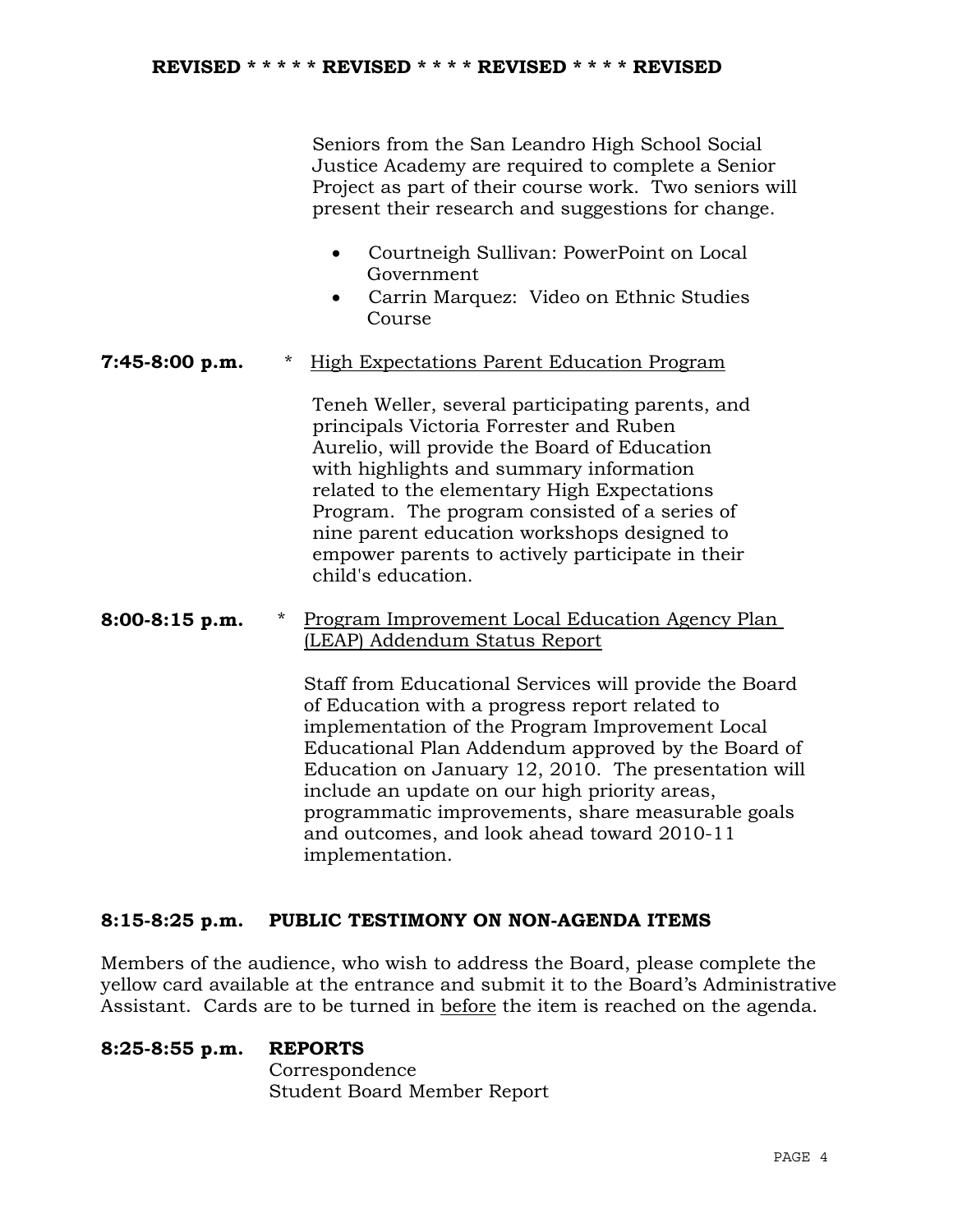Union Representative Reports Interim Superintendent's Report Board Committee Reports

- Facilities/Technology
- Board Representatives' Reports
	- Eden Area Regional Occupational Program

# **8:55-9:00 p.m. CONSENT ITEMS**

These items are considered routine and may be enacted by a single motion. At the request of any member of the Board, any item on the consent agenda shall be removed and given individual consideration for action as a regular agenda item.

General Services

| $1.1-C$<br>Approval of Board<br>Minutes $-$ May 4, 2010   | <b>Staff Recommendation:</b><br>Approve the minutes of the regular Board meeting<br>held on May $4, 2010$ .                                                                                                                                                                          |
|-----------------------------------------------------------|--------------------------------------------------------------------------------------------------------------------------------------------------------------------------------------------------------------------------------------------------------------------------------------|
|                                                           | Motion _________ Second __________ Vote _______                                                                                                                                                                                                                                      |
| $1.2 - C$<br>Approval of Board<br>Minutes $-$ May 6, 2010 | Staff Recommendation:<br>Approve the minutes of the special Board meeting<br>held on May 6, 2010.                                                                                                                                                                                    |
|                                                           | Motion _________ Second __________ Vote _______                                                                                                                                                                                                                                      |
| <b>Human Resources</b>                                    |                                                                                                                                                                                                                                                                                      |
| $2.1-C$<br>Acceptance of<br>Personnel Report              | Staff Recommendation:<br>Accept Personnel Report as submitted.                                                                                                                                                                                                                       |
| <b>Educational Services</b>                               | Motion _________ Second __________ Vote _______                                                                                                                                                                                                                                      |
|                                                           |                                                                                                                                                                                                                                                                                      |
| $3.1-C$<br>Acceptance of<br>Donations                     | Staff Recommendation:<br>Approve the acceptance of gifts to the District as<br>follows:                                                                                                                                                                                              |
|                                                           | Jefferson Elementary School<br>3 Dell laptops from the U.S. Department of<br>$\bullet$<br>Labor, San Francisco<br><b>McKinley Elementary School</b><br>• \$25 from Carl Brown through the Wells Fargo<br><b>Educational Campaign</b><br>• \$125 from Tamara Dormon through the Wells |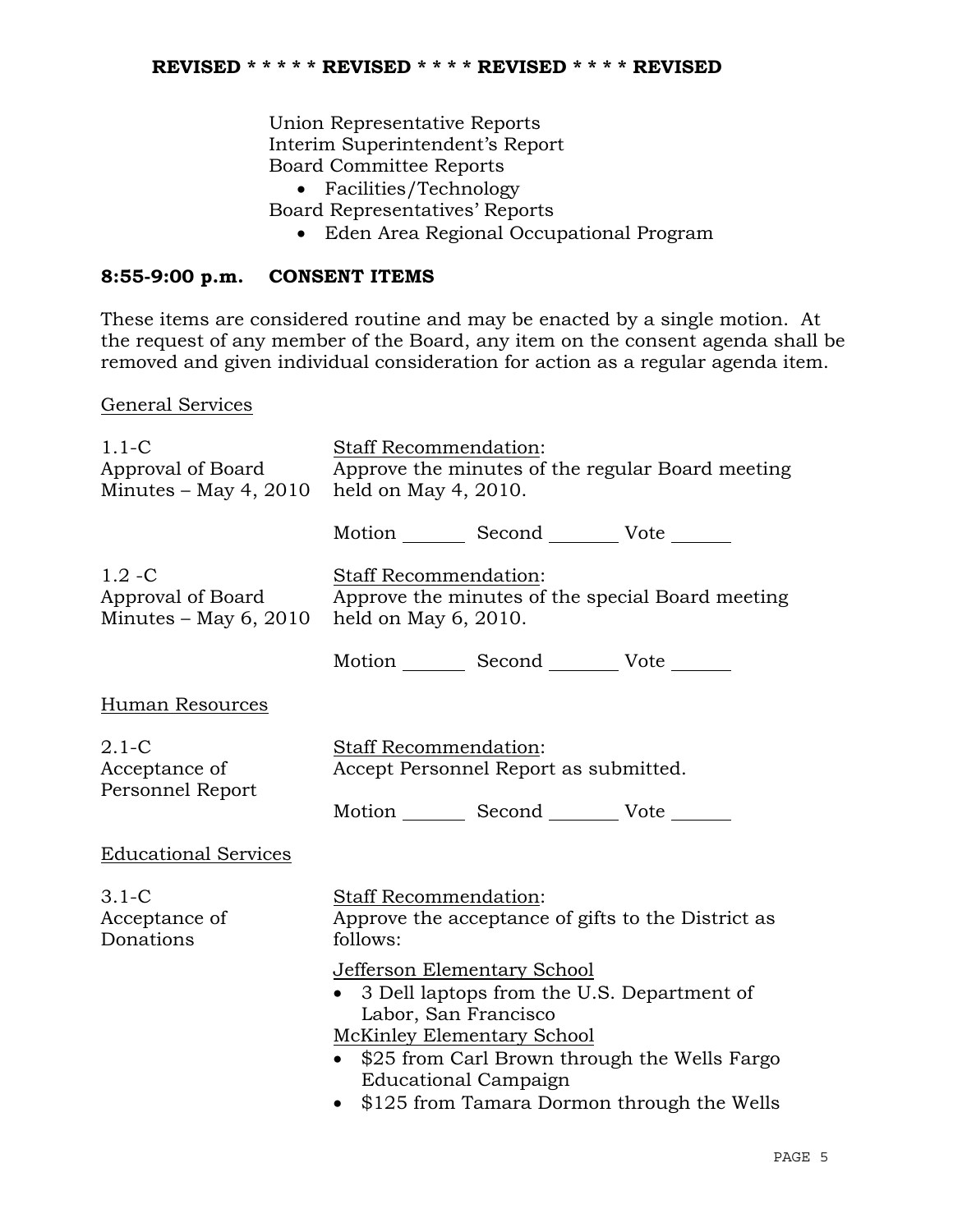Fargo Educational Campaign

Washington Elementary School

- \$40 toward the cost of copying paper from Jennifer Fitzgerald
- \$500 from Salvador Arellano through the Wells Fargo Educational Campaign
- \$18.72 from Elena Rios through the Wells Fargo Educational Campaign

### Muir Middle School

• \$717.31 to purchase copying paper from John Muir's PTSO

# San Leandro High School

• 1 case of white copy paper from Melody Tannam

### Special Education

• 1 microwave oven, mini fridge, whiteboard, computer carrying case, and toys for Preschool from Samuel Goldman

Motion Second Vote

3.2-C Designation of School Representatives to the California Interscholastic Federation League (CIF)

Staff Recommendation:

Approve the designation of school representatives to the California Interscholastic Federation League for the 2010-2011 school year.

Motion Second Vote

3.3-C Renewal of San Leandro High School Carl D. Perkins Career and Technical

Staff Recommendation:

Approve the Renewal of San Leandro High School Carl D. Perkins Career and Technical Education Improvement Act of 2006 Grant application for the 2010-2011 school year.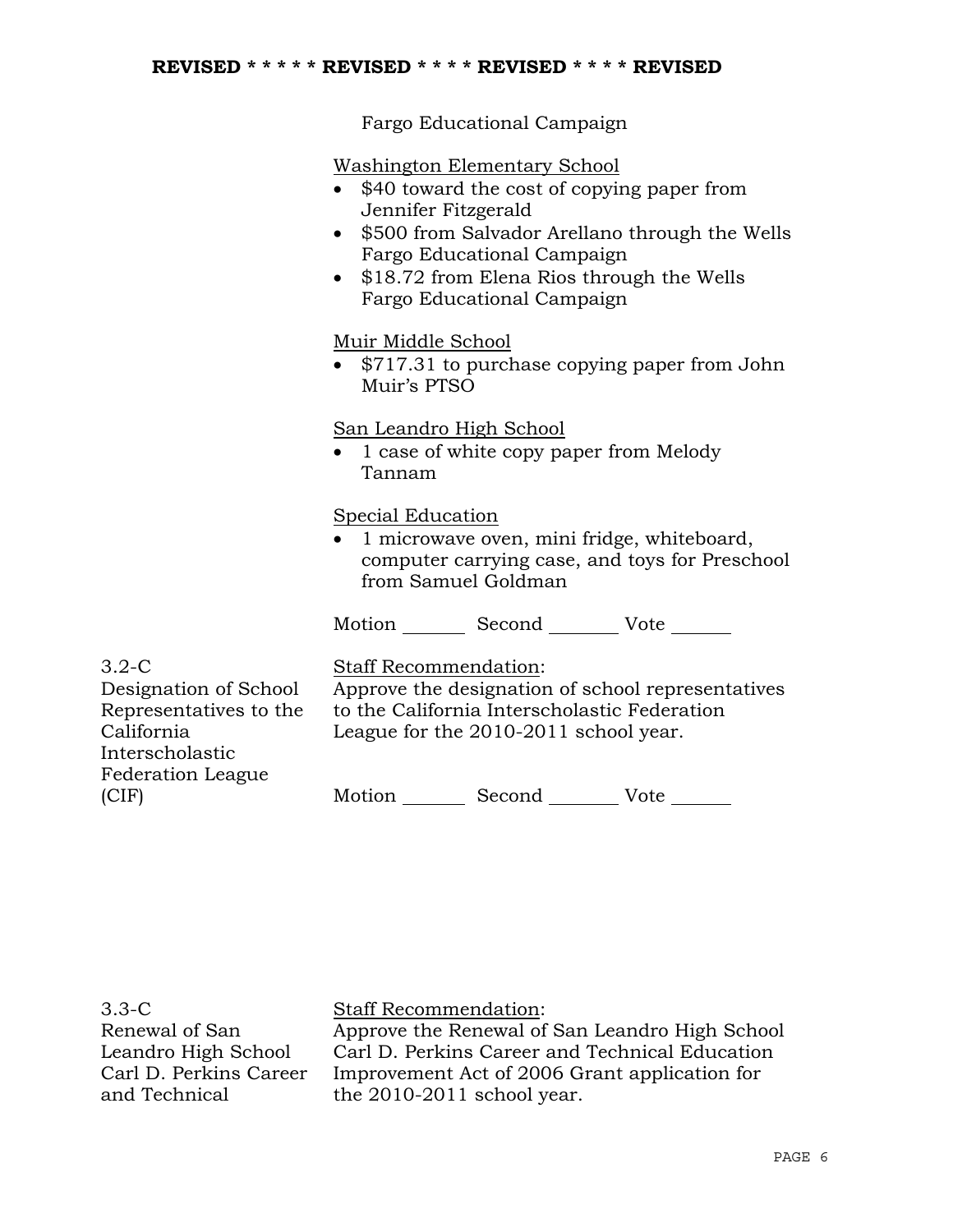| Education<br>Improvement Act of<br>2006 Grant Application<br>for the 2010-2011<br>School Year                                                                                                                         |                                              | Motion Second Vote                                                                  |                                                                                                                                                     |
|-----------------------------------------------------------------------------------------------------------------------------------------------------------------------------------------------------------------------|----------------------------------------------|-------------------------------------------------------------------------------------|-----------------------------------------------------------------------------------------------------------------------------------------------------|
| $3.4-C$<br>Memorandum of<br>Understanding (MOU)<br>between San Leandro<br>Unified School District<br>and Alameda County<br>Office of Education<br>(ACOE) to Provide SB<br>472 Houghton-Mifflin<br>ELA Training to K-5 | <b>Staff Recommendation:</b><br>Improvement. | Approve the Memorandum of Understanding<br>(MOU) between San Leandro Unified School | District and Alameda County Office of Education<br>(ACOE) to Provide SB 472 Houghton-Mifflin ELA<br>Training to K-5 teachers as required by Program |
| Teachers                                                                                                                                                                                                              |                                              | Motion _________ Second __________ Vote _______                                     |                                                                                                                                                     |
| <b>Business Operations</b>                                                                                                                                                                                            |                                              |                                                                                     |                                                                                                                                                     |
| $4.1-C$<br>Ratification of Payroll                                                                                                                                                                                    | Staff Recommendation:<br>\$4,640,254.05.     | Ratify April 2010 payroll in the amount of                                          |                                                                                                                                                     |
|                                                                                                                                                                                                                       |                                              | Motion _________ Second _________ Vote _______                                      |                                                                                                                                                     |
| $4.2-C$<br>Approval of Bill<br>Warrants                                                                                                                                                                               | Staff Recommendation:                        | Approve Bill Warrants #88018953-88042632<br>in the amount of \$5,007,474.21.        |                                                                                                                                                     |
|                                                                                                                                                                                                                       |                                              | Motion _________ Second __________ Vote _______                                     |                                                                                                                                                     |
| $4.3-C$<br>Intra-Budget<br>Transfers/Revisions                                                                                                                                                                        | Staff Recommendation:                        | Approve the request for Intra-Budget<br>Transfers/Revisions for April 2010.         |                                                                                                                                                     |
|                                                                                                                                                                                                                       |                                              | Motion _________ Second __________ Vote _______                                     |                                                                                                                                                     |

# Facilities and Construction

| $5.1 - C$                       | <b>Staff Recommendation:</b>                 |
|---------------------------------|----------------------------------------------|
| Signage on the San              | Approve the Signage on the San Leandro High  |
| Leandro High School             | School Fred T. Korematsu Campus 138th Street |
| Fred T. Korematsu               | entrance canopy.                             |
| Campus 138 <sup>th</sup> Street |                                              |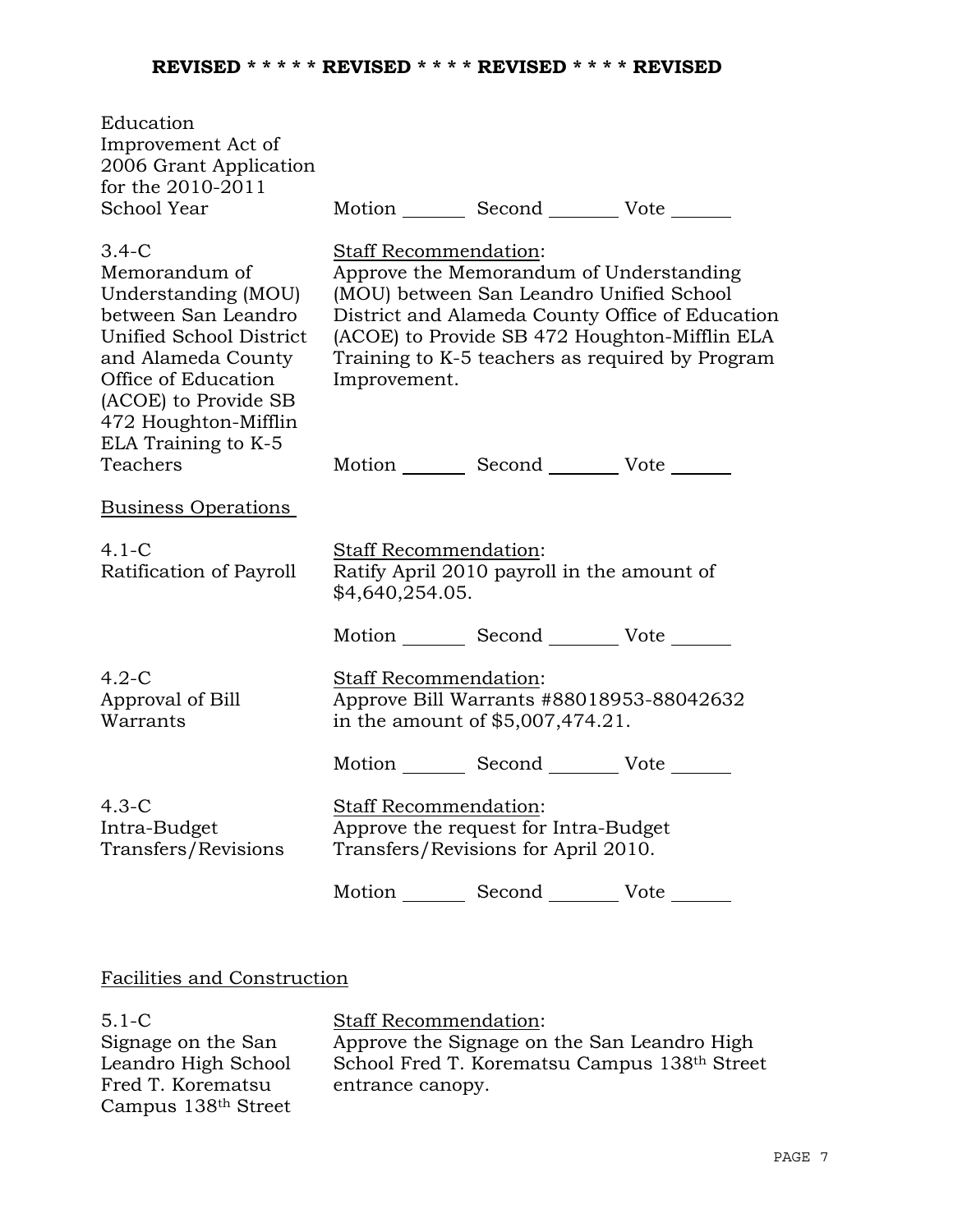# **REVISED \* \* \* \* \* REVISED \* \* \* \* REVISED \* \* \* \* REVISED**

| <b>Entrance Canopy</b>                                                                                                                                                                                                                       |                                                   | Motion _________ Second __________ Vote _______                                               |                                                                                                                                                                                                                                                                                                                                                          |
|----------------------------------------------------------------------------------------------------------------------------------------------------------------------------------------------------------------------------------------------|---------------------------------------------------|-----------------------------------------------------------------------------------------------|----------------------------------------------------------------------------------------------------------------------------------------------------------------------------------------------------------------------------------------------------------------------------------------------------------------------------------------------------------|
| $5.2-C$<br><b>Construction Contract</b><br>with LC General<br>Engineering and<br>Construction, Inc. for<br>the San Leandro High<br>School (SLHS)<br>Business Academy and<br>Open Space Project                                               | Staff Recommendation:<br>fulfill its obligations. |                                                                                               | Rescind approval of, and cancel the LC General<br>Engineering and Construction, Inc. contract for<br>the San Leandro High School (SLHS) Business<br>Academy and Open Space Project, while reserving<br>the right to pursue LC General Engineering and<br>Construction, Inc.'s bid bond for LC General<br>Engineering and Construction, Inc.'s failure to |
|                                                                                                                                                                                                                                              |                                                   | Motion _________ Second __________ Vote _______                                               |                                                                                                                                                                                                                                                                                                                                                          |
| $5.3-C$<br><b>Construction Contract</b><br>with D.L. Falk for the<br>San Leandro High<br>School Open Space<br>and Business Academy                                                                                                           | Staff Recommendation:                             | Business Academy Project.                                                                     | Approve the construction contract with D.L. Falk<br>for the San Leandro High School Open Space and                                                                                                                                                                                                                                                       |
| Project                                                                                                                                                                                                                                      |                                                   | Motion _________ Second _________ Vote _______                                                |                                                                                                                                                                                                                                                                                                                                                          |
| $5.4-C$<br>Amendment #3 to the<br>3QC Labor Compliance<br>Program LCP)<br><b>Professional Services</b><br>Contract                                                                                                                           | Staff Recommendation:<br>Services Contract.       | Motion _________ Second __________ Vote _______                                               | Approve Amendment #3 for \$87,820 to the 3QC<br>Labor Compliance (LCP) Program Professional                                                                                                                                                                                                                                                              |
| $5.5-C$<br>Change Order #7 to the Approve Change Order #7 of $$52,775$ to the Jeff<br>Jeff Luchetti<br>Construction Contract Leandro High School Fred T. Korematsu Campus,<br>for the San Leandro<br>High School Fred T.<br>Korematsu Campus | Staff Recommendation:<br>\$21,802,856.            | Luchetti Construction contract for the San<br>Motion _________ Second _________ Vote _______  | a 0.25% increase, to the prior contract amount of                                                                                                                                                                                                                                                                                                        |
| $5.6-C$<br>Amendment #3 to the<br>Jeffery E. Wong<br>Architectural Design<br>Services Contract for<br>John Muir Middle<br>School                                                                                                             | Staff Recommendation:                             | Design Services contract to add structural<br>Motion _________ Second __________ Vote _______ | Approve Amendment #3 for $$1,650$ , a 0.24%<br>increase, to the Jeffery E. Wong Architectural<br>engineering for the John Muir Middle School.                                                                                                                                                                                                            |
| $5.7 - C$                                                                                                                                                                                                                                    | <b>Staff Recommendation:</b>                      |                                                                                               |                                                                                                                                                                                                                                                                                                                                                          |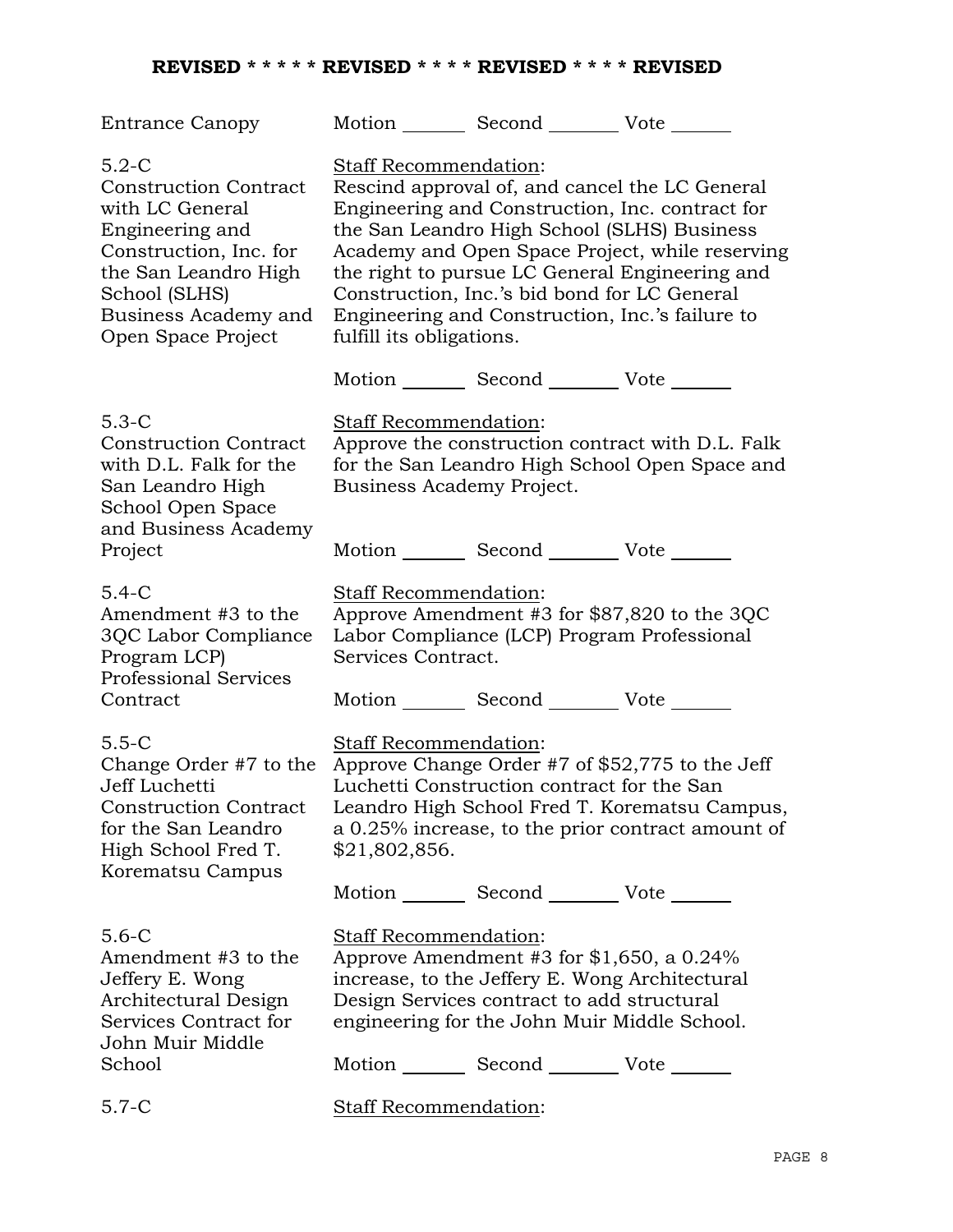| Amendment #7 to the          | Approve Amendment #7 to the Ninyo & Moore    |                                               |      |
|------------------------------|----------------------------------------------|-----------------------------------------------|------|
| Ninyo & Moore                |                                              | Professional Services Contract for Additional |      |
| <b>Professional Services</b> | Testing and Inspection at the Arts Education |                                               |      |
| Contract for Additional      | Center Project.                              |                                               |      |
| Testing and Inspection       |                                              |                                               |      |
| at the Arts Education        |                                              |                                               |      |
| Center Project               | Motion                                       | Second                                        | Vote |

## **9:00-9:30 p.m. ACTION ITEMS**

These items are presented for action at this time. Some may have been reviewed at a previous meeting.

### General Services

| $1.1-A$                      | <b>Staff Recommendation:</b>                      |  |  |
|------------------------------|---------------------------------------------------|--|--|
| <b>Employment Contract</b>   | Approve the Employment Contract between San       |  |  |
| between San Leandro          | Leandro Unified School District and the Assistant |  |  |
| Unified School District      | Superintendent, Business Services for the period  |  |  |
| and the Assistant            | July 1, 2010, through June 30, 2012.              |  |  |
| Superintendent,              |                                                   |  |  |
| <b>Business Services for</b> |                                                   |  |  |
| the Period July 1,           |                                                   |  |  |
| 2010, through June           | Motion<br>Second<br>Vote                          |  |  |
| 30, 2012                     |                                                   |  |  |

Employment Contract between San Leandro Unified School District and the Interim Assistant Superintendent, Educational Services for the Period March 22, 2010, through

### Staff Recommendation:

Approve the Employment Contract between San Leandro Unified School District and the Interim Assistant Superintendent, Educational Services for the period March 22, 2010, through June 30, 2011.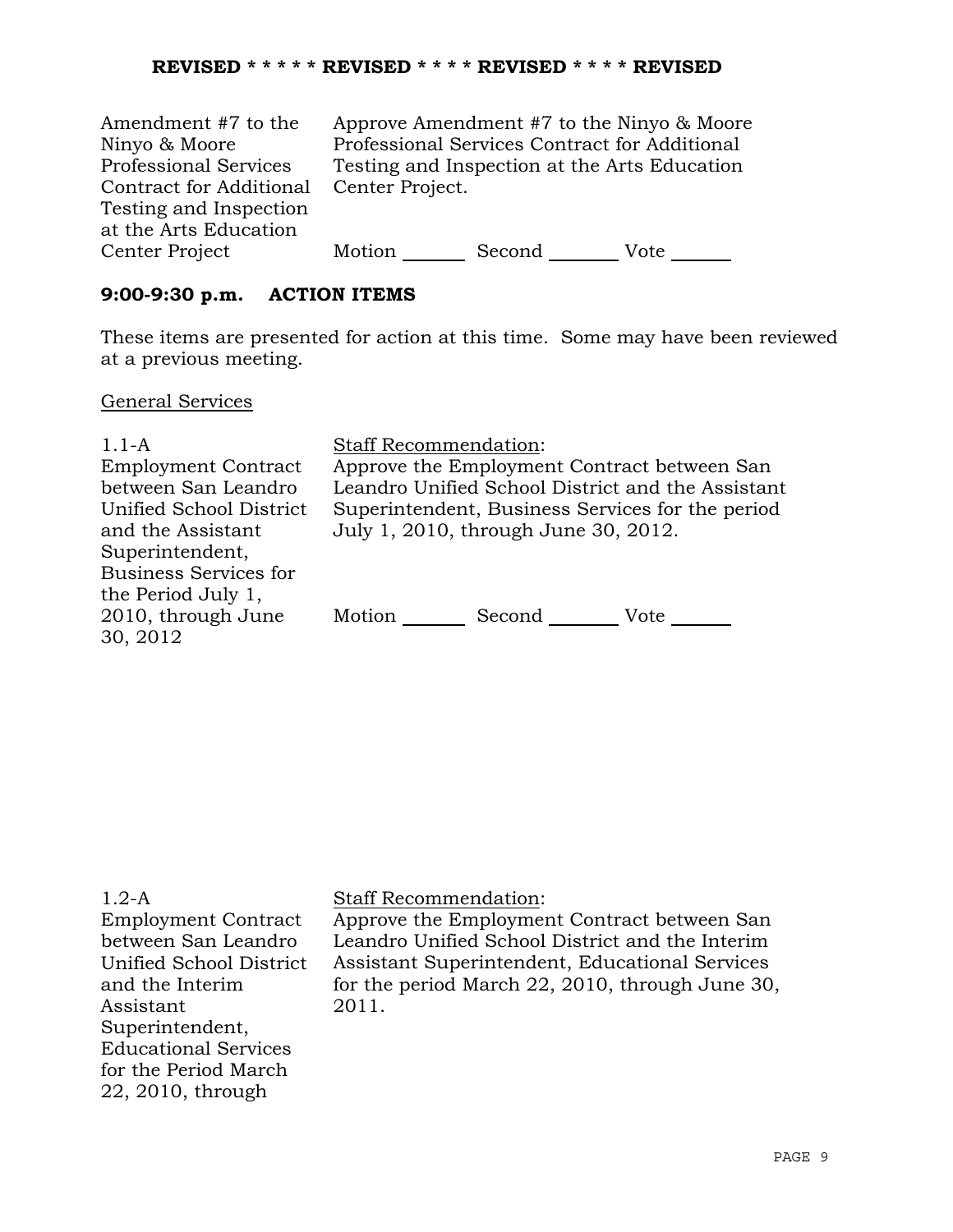### **REVISED \* \* \* \* \* REVISED \* \* \* \* REVISED \* \* \* \* REVISED**

| June 30, 2011                                                                                              | Motion                                                      | Second                                                                                | Vote |
|------------------------------------------------------------------------------------------------------------|-------------------------------------------------------------|---------------------------------------------------------------------------------------|------|
| Human Resources                                                                                            |                                                             |                                                                                       |      |
| $2.1-A$<br>Resolution #10-38<br>Reduction or<br>Elimination of<br>Specially Funded and<br>Generally Funded | <b>Staff Recommendation:</b><br>Funded Classified Services. | Adopt Resolution #10-38 Reduction or<br>Elimination of Specially Funded and Generally |      |
| <b>Classified Services</b>                                                                                 | Motion                                                      | Second                                                                                | Vote |

### **9:30-9:45 p.m. CONFERENCE ITEM**

These items are submitted for advance planning and to assist the Board in establishing future agenda items. The Board may, however, take action on the following:

General Services

| $1.1-CF$                                     | <b>Staff Recommendation:</b>                                                                                  |        |      |  |
|----------------------------------------------|---------------------------------------------------------------------------------------------------------------|--------|------|--|
| Schedule of Regular<br><b>Board Meetings</b> | The Board will discuss and consider approving<br>the schedule of the regular Board meetings for<br>2010-2011. |        |      |  |
|                                              | Motion                                                                                                        | Second | Vote |  |

# **9:45-9:50 p.m. INFORMATION**

These items are intended to keep the Board informed on various District business matters which do not require action by the Board.

Business, Operations and Facilities

| $4.1-I$                | <b>Staff Recommendation:</b>                |
|------------------------|---------------------------------------------|
| Miscellaneous Receipts | Miscellaneous receipts in the amount of     |
|                        | $$16,804,674.24$ have been deposited in the |
|                        | Treasury of Alameda County.                 |